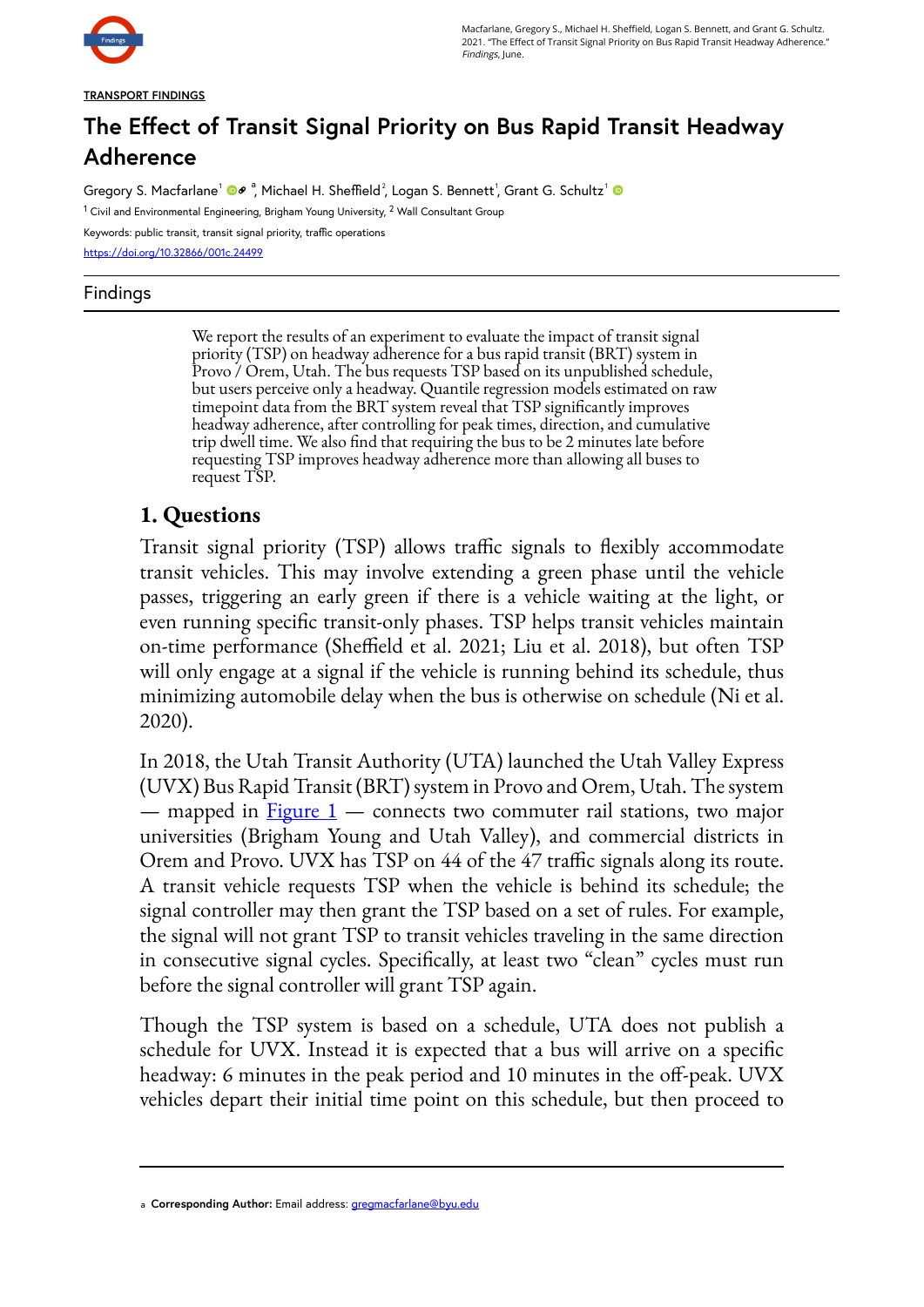<span id="page-1-0"></span>

Figure 1. UVX system stations and alignment

the end of the route without consideration as to whether the vehicle is running ahead or behind its "schedule" as understood by the TSP system. It is unclear whether the actualized headway is affected by a schedule-based TSP system, potentially creating frustration for riders or inefficient operations. The research questions are therefore:

- Does schedule-based TSP improve headway adherence for rapid transit systems?
- What is the effect of other controlling factors specifically time period, direction of travel, and cumulative stop dwell time — on headway adherence?

#### **2. Methods**

UTA provided time point data for all trips on the UVX system during the summer of 2019. During this period, the TSP requesting threshold was set at three different levels:

- June 10 through July 12 and after August 12: 2 minute threshold
- July 15 through July 26: no TSP
- July 30 through August 9: TSP always requested

We calculated the headway between successive UVX trips at each stop, as well as the cumulative dwell time of all stations along the route to that point. To control for omitted variables, we limited our analysis to the periods between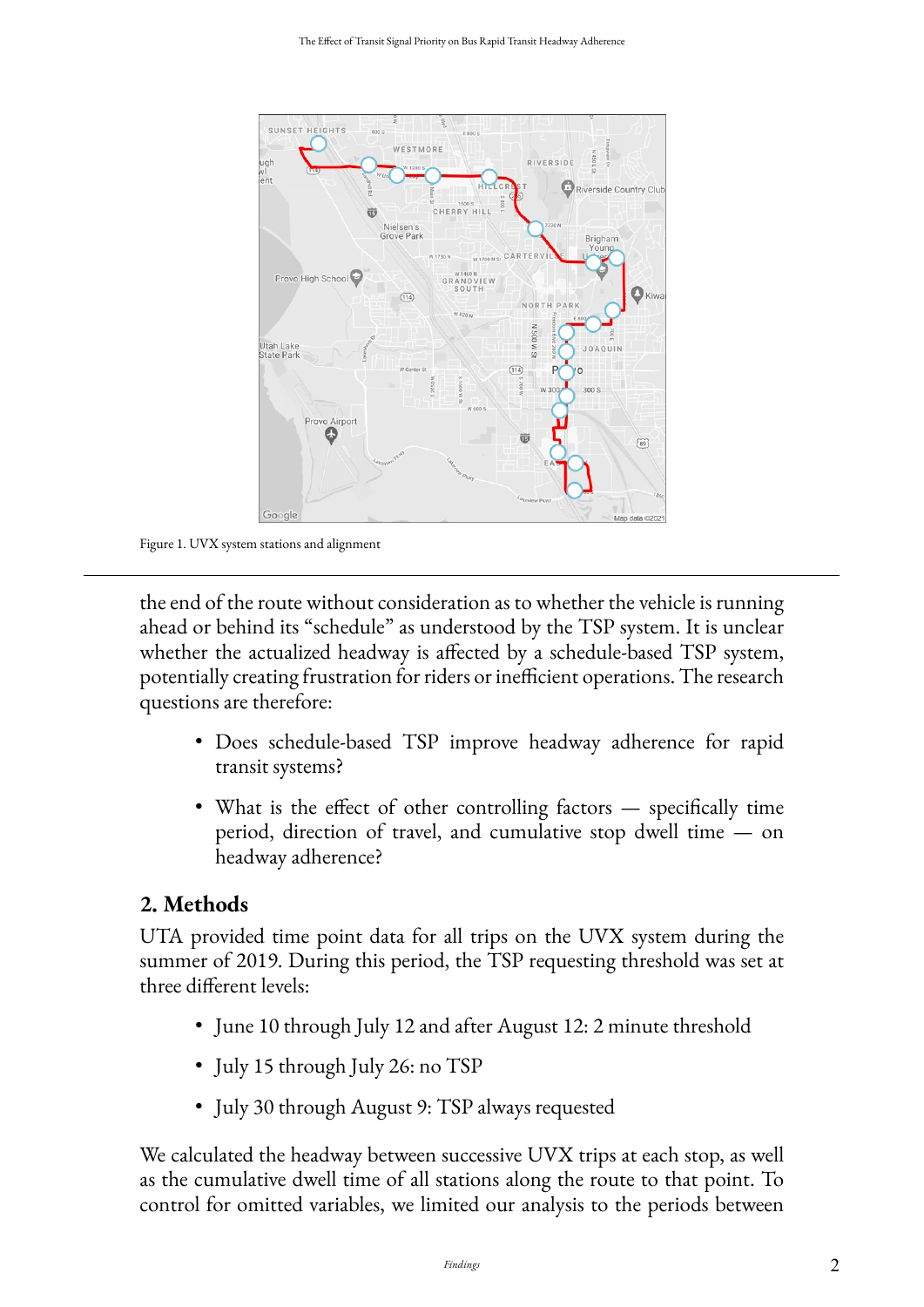7 AM and 8 PM when the system runs at a 6-minute headway. Time points within these periods are considered "AM Peak" if occurring between 7 and 9 AM, or "PM Peak" between 4 and 6 PM. We also discard timepoints in south Provo where UVX runs on a one-way circulating loop.

Standard statistical tests — such as the student's  $t$ -test or ordinary least squares regression models — are designed to ascertain the significance of a statistic at the *mean* of the distribution. In this application, we are less concerned with the mean deviation in headway, and are instead interested in whether TSP is able to reduce the lateness of buses that already have substantial deviation from their programmed headway. Further, a bus that is delayed from its intended headway may shorten the subsequent headway due to "bunching." Consequently, we employ conditional quantile regression (Koenker and Hallock 2001) to estimate the effect of TSP requesting threshold on headway deviation at multiple percentiles of the distribution. This is done with the quantreg package for R (Koenker 2020; R Core Team 2021).

Raw data and complete analysis code are available in a public [GitHub](https://github.com/byu-transpolab/uvx_headways) [repository](https://github.com/byu-transpolab/uvx_headways).

## **3. Findings**

[Figure 2](#page-3-0) shows the empirical cumulative density function for the headway deviation data, grouped by TSP threshold. Note that a "perfect" headway distribution, where all vehicles maintain the exactly intended headway, would be a step function with a vertical transition at 6 minutes. Visually, the difference between the various threshold settings is not dramatic. The 2-minute threshold appears to have slightly more vehicles arrive behind the scheduled headway (6 minutes), and slightly more arrive before it, than the other two threshold groups. The median of the distribution for all three thresholds is remarkably similar and is just a few seconds behind the target headway. This observation strengthens our determination to examine the sides of the distribution — rather than its center — with a quantile regression model.

Models estimating the headway effects of TSP requesting threshold and other factors at an array of distribution quantiles are given in  $Table 1$ . In these models, the "(Intercept)" represents the expected headway at that percentile before considering additional information. For example, the 10th-percentile headway is 4.649 minutes (4 minutes and 39 seconds), all else equal. The other coefficients in the models modify this average headway. Almost all coefficients are significant, and many serve to widen the headway distribution. Buses traveling in the PM peak, for example, have a significantly higher 90thpercentile headway and a lower 10th-percentile headway than buses traveling outside of the AM or PM peaks. Buses traveling in the southbound direction also have a wider headway distribution than those in the northbound direction (implied to be 0), and each additional minute of cumulative dwell time widens the headway distribution.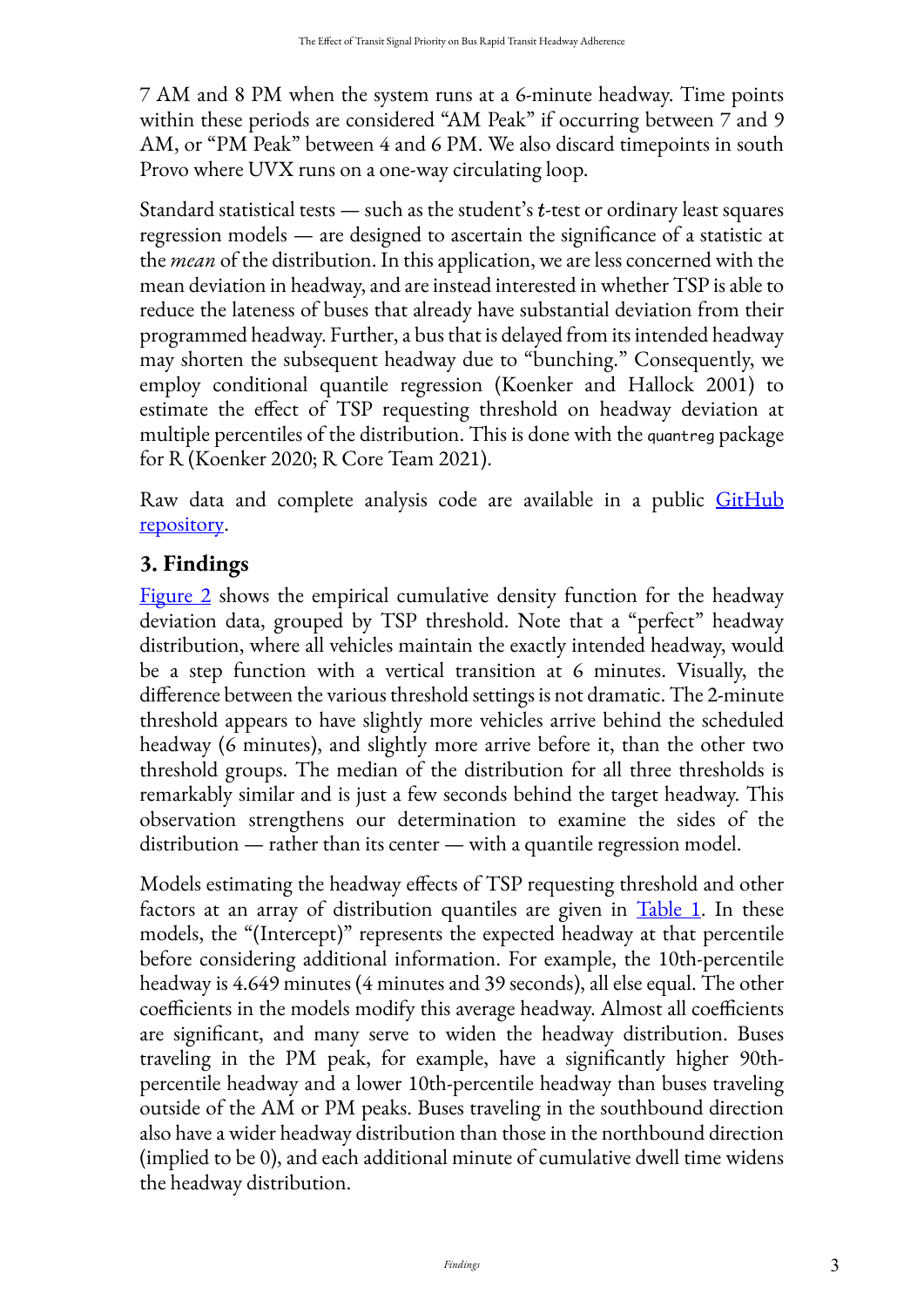<span id="page-3-0"></span>

Figure 2. Cumulative probability distribution of headway deviation by threshold

<span id="page-3-1"></span>

|                            | 10th            | 15th            | 50th            | 85th            | 90th            |
|----------------------------|-----------------|-----------------|-----------------|-----------------|-----------------|
| (Intercept)                | 4.649           | 4.922           | 6.338           | 7.410           | 7.598           |
|                            | $(108.947)$ *** | $(131.183)***$  | $(174.147)$ *** | $(187.349)$ *** | $(209.077)$ *** |
| TSP: 2 minutes             | 0.190           | 0.168           | $-0.013$        | $-0.186$        | $-0.178$        |
|                            | $(5.234)***$    | $(4.880)$ ***   | $(-0.400)$      | $(-5.346)$ ***  | $(-5.399)$ ***  |
| <b>TSP: Always</b>         | 0.093           | 0.101           | 0.001           | $-0.218$        | $-0.132$        |
|                            | $(2.033)$ **    | $(2.479)$ **    | (0.018)         | $(-4.650)$ ***  | $(-2.835)$ ***  |
| Southbound                 | $-0.921$        | $-0.604$        | $-0.161$        | 0.752           | 0.861           |
|                            | $(-21.746)$ *** | $(-17.391)$ *** | $(-4.591)$ ***  | $(21.580)$ ***  | $(26.837)$ ***  |
| <b>AM Peak</b>             | $-0.160$        | $-0.114$        | 0.075           | $-0.068$        | 0.112           |
|                            | $(-5.148)$ ***  | $(-3.578)$ ***  | $(2.973)***$    | $(-1.211)$      | $(3.453)$ ***   |
| <b>PM Peak</b>             | $-0.444$        | $-0.204$        | $-0.401$        | 0.380           | 0.461           |
|                            | $(-8.855)***$   | $(-4.895)$ ***  | $(-6.218)$ ***  | $(9.390)$ ***   | $(12.282)***$   |
| Cumulative Dwell [minutes] | $-0.205$        | 0.461           | $-0.041$        | 0.105           | 0.161           |
|                            | $(-44.282)$ *** | $(12.282)$ ***  | $(-8.505)$ ***  | $(15.956)$ ***  | $(31.324)$ ***  |
| Southbound x AM Peak       | 0.004           | $-0.067$        | 0.141           | 0.415           | 0.257           |
|                            | (0.063)         | $(-1.144)$      | $(2.876)$ ***   | $(6.201)$ ***   | $(4.611)***$    |
| Southbound x PM Peak       | 0.285           | $-0.286$        | $-0.003$        | $-0.171$        | $-0.157$        |
|                            | $(4.076)$ ***   | $(-5.420)$ ***  | $(-0.032)$      | $(-2.371)$ **   | $(-2.470)$ **   |
| <b>AIC</b>                 | 321,907.1       | 314,210.7       | 301,346.1       | 325,312.4       | 336,009.8       |
| Log Likelihood             | $-160,944.5$    | $-157,096.3$    | $-150,664$      | $-162.647.2$    | $-167,995.9$    |

#### Table 1. Quantile Regression Estimates

t-statistics in parentheses,  $* p < 0.1$ ,  $** p < 0.05$ ,  $*** p < 0.01$ 

Coefficients represent change to expected headway in minutes

In contrast, the estimates reveal that TSP significantly *narrows* the expected headway distribution, with fewer long headways and fewer short headways. And while most of the other explanatory variables have an effect on the median headway, TSP has no significant effect after these other variables have been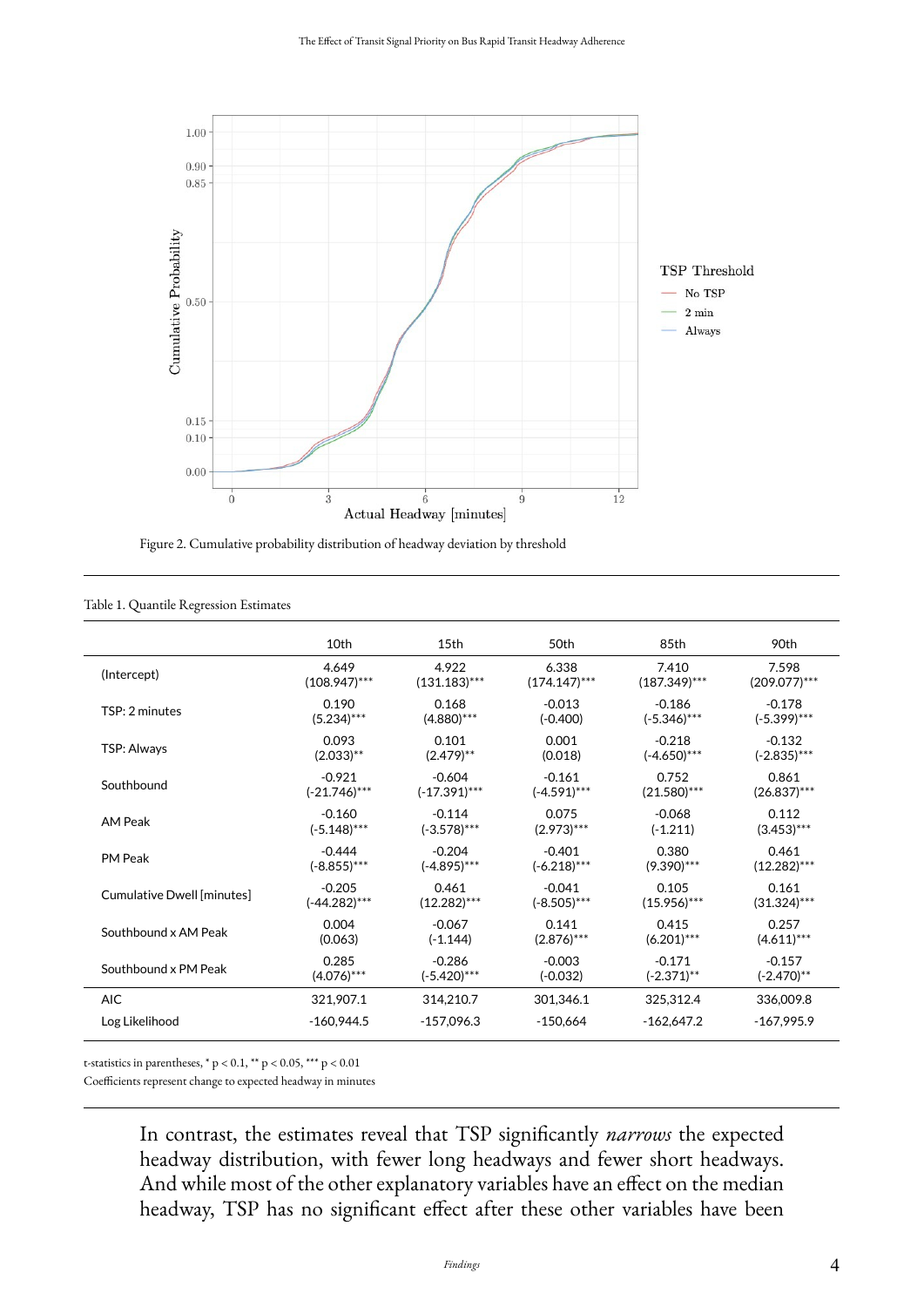controlled for. A potentially curious finding is that implementing a 2-minute TSP request threshold improves headway adherence more than allowing every transit vehicle to request TSP. This finding echoes the schedule-based TSP analysis of UVX by Schultz et al. (2020). A finding by Sheffield et al. (2021) that a 0-minute threshold is best on arterial bus systems may only apply to routes with longer headways.

The schedule of threshold changes was not randomized in any way, and it is possible that the results of this study are tied up in unaccounted seasonal variation, or other omitted explanatory variables. These limitations notwithstanding, we find that — all else equal — schedule-based TSP marginally improves the headway adherence of UVX.

### **Acknowledgements**

We are grateful to the Utah Department of Transportation and UTA for supporting this research by providing data and configuring the experiment. Graphics and tables were produced with several open-source R packages (Kahle and Wickham 2013; Arel-Bundock 2021; Ram and Wickham 2018).

Submitted: May 19, 2021 AEST, Accepted: June 02, 2021 AEST



This is an open-access article distributed under the terms of the Creative Commons Attribution 4.0 International License (CCBY-SA-4.0). View this license's legal deed at https://creativecommons.org/ licenses/by-sa/4.0 and legal code at https://creativecommons.org/licenses/by-sa/4.0/legalcode for more information.